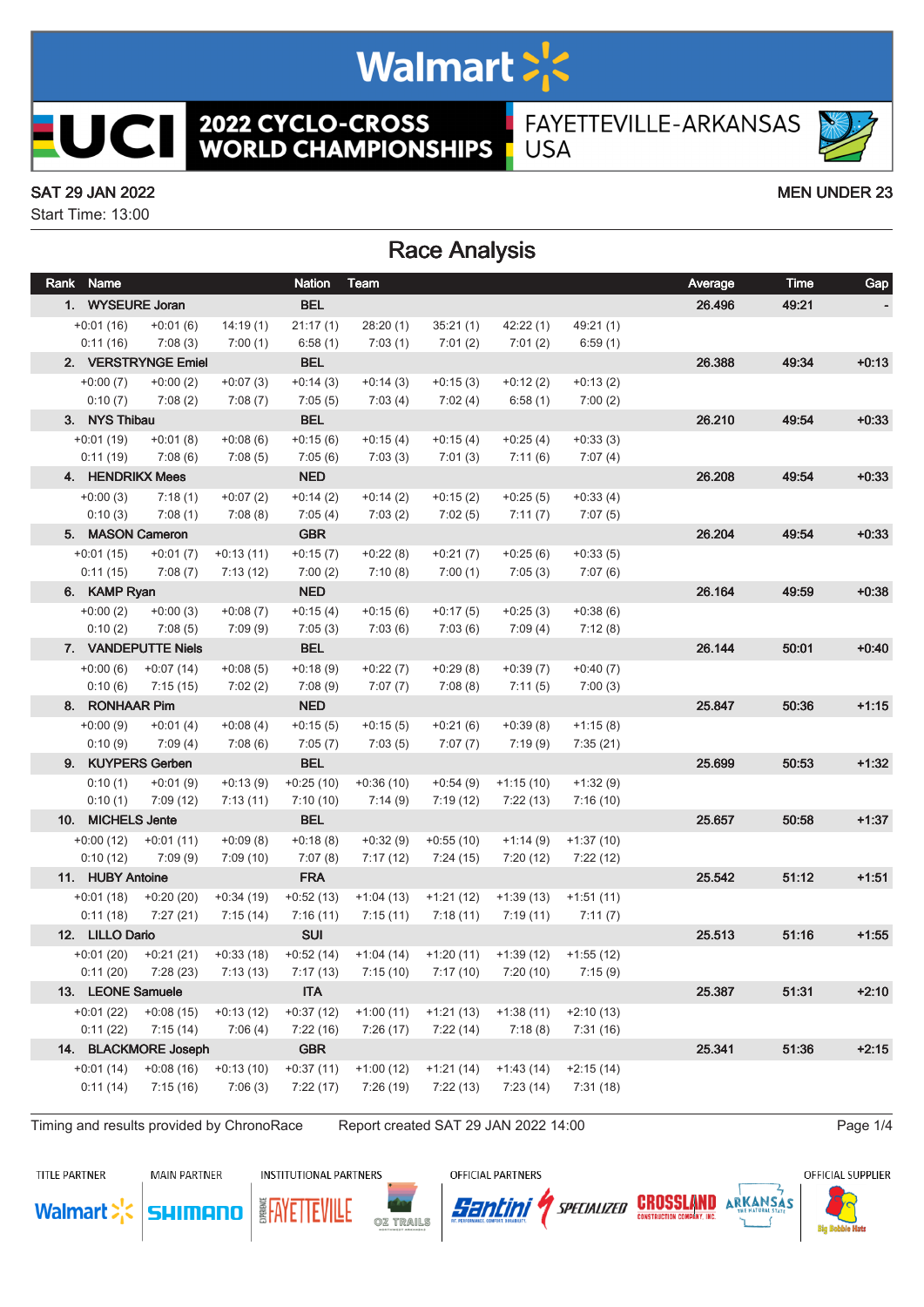# Walmart >'s

**2022 CYCLO-CROSS<br>WORLD CHAMPIONSHIPS** FAYETTEVILLE-ARKANSAS **USA** 

#### SAT 29 JAN 2022 MEN UNDER 23

**UCII** 

Start Time: 13:00

### Race Analysis

| Rank Name          |                            |             | <b>Nation</b> | Team                                                                            |             |             |             | Average | Time  | Gap     |
|--------------------|----------------------------|-------------|---------------|---------------------------------------------------------------------------------|-------------|-------------|-------------|---------|-------|---------|
| 15. DELBOVE Joris  |                            |             | <b>FRA</b>    |                                                                                 |             |             |             | 25.200  | 51:54 | $+2:33$ |
| $+0:01(23)$        | $+0.25(32)$                | $+0:46(23)$ | $+1:07(20)$   | $+1:24(18)$                                                                     | $+1:38(15)$ | $+2:03(15)$ | $+2:33(15)$ |         |       |         |
| 0:11(23)           | 7:32(32)                   | 7:22(17)    | 7:19(15)      | 7:20 (13)                                                                       | 7:15 (9)    | 7:26 (15)   | 7:29(15)    |         |       |         |
|                    | 16. INGUANZO MACHO Gonzalo |             | <b>ESP</b>    |                                                                                 |             |             |             | 25.116  | 52:04 | $+2:43$ |
| $+0:00(8)$         | $+0:01(10)$                | $+0:23(13)$ | $+0:53(16)$   | $+1:13(16)$                                                                     | $+1:53(18)$ | $+2:20(18)$ | $+2:43(16)$ |         |       |         |
| 0:10(8)            | 7:09 (10)                  | 7:23(20)    | 7:28(20)      | 7:23(15)                                                                        | 7:41 (24)   | 7:28(16)    | 7:22(11)    |         |       |         |
| 17. FUNSTON Scott  |                            |             | <b>USA</b>    |                                                                                 |             |             |             | 25.110  | 52:05 | $+2:44$ |
| $+0:00(4)$         | $+0:02(13)$                | $+0:24(14)$ | $+0:52(15)$   | $+1:14(17)$                                                                     | $+1:39(17)$ | $+2:14(17)$ | $+2:44(17)$ |         |       |         |
| 0:10(4)            | 7:10(13)                   | 7:23 (19)   | 7:26(19)      | 7:25 (16)                                                                       | 7:26 (16)   | 7:36 (20)   | 7:29 (14)   |         |       |         |
|                    | 18. TONEATTI Davide        |             | <b>ITA</b>    |                                                                                 |             |             |             | 25.105  | 52:06 | $+2:45$ |
| $+0:01(21)$        | $+0:21(23)$                | $+0:34(20)$ | $+0:53(17)$   | $+1:13(15)$                                                                     | $+1:39(16)$ | $+2:13(16)$ | $+2:45(18)$ |         |       |         |
| 0:11(21)           | 7:28(26)                   | 7:14(15)    | 7:17(12)      | 7:23 (14)                                                                       | 7:27 (17)   | 7:35 (19)   | 7:31(17)    |         |       |         |
| 19. ROUILLER Loris |                            |             | <b>SUI</b>    |                                                                                 |             |             |             | 24.886  | 52:33 | $+3:12$ |
| $+0:01(17)$        | $+0:02(12)$                | $+0:33(16)$ | $+0:53(18)$   | $+1:24(19)$                                                                     | $+1:53(19)$ | $+2:32(19)$ | $+3:12(19)$ |         |       |         |
| 0:11(17)           | 7:09 (11)                  | 7:32 (28)   | 7:18 (14)     | 7:34 (20)                                                                       | 7:30 (20)   | 7:40 (21)   | 7:39 (24)   |         |       |         |
|                    | 20. DEL TORO ROMERO Isaac  |             | <b>MEX</b>    |                                                                                 |             |             |             | 24.868  | 52:35 | $+3:14$ |
| $+0.02(41)$        | $+0.38(35)$                | $+0.56(30)$ | $+1:26(22)$   | $+1:48(22)$                                                                     | $+2:20(22)$ | $+2:48(22)$ | $+3:14(20)$ |         |       |         |
| 0:12(41)           | 7:44 (34)                  | 7:19 (16)   | 7:28 (22)     | 7:25 (18)                                                                       | 7:33 (21)   | 7:29 (17)   | 7:25(13)    |         |       |         |
|                    | 21. STROHMEYER Andrew      |             | <b>USA</b>    |                                                                                 |             |             |             | 24.819  | 52:42 | $+3:21$ |
| $+0.00(10)$        | $+0:12(17)$                | $+0:41(21)$ | $+1:11(21)$   | $+1:43(21)$                                                                     | +2:16 (21)  | $+2:47(20)$ | $+3:21(21)$ |         |       |         |
| 0:10(10)           | 7:20(17)                   | 7:30(25)    | 7:28(21)      | 7:35 (21)                                                                       | 7:34 (23)   | 7:32 (18)   | 7:33(20)    |         |       |         |
| 22. STRANSKY Matej |                            |             | <b>CZE</b>    |                                                                                 |             |             |             | 24.721  | 52:54 | $+3:33$ |
| $+0:00(11)$        | $+0:12(18)$                | $+0:33(15)$ | $+0.59(19)$   | $+1:32(20)$                                                                     | $+2:05(20)$ | $+2:47(21)$ | $+3:33(22)$ |         |       |         |
| 0:10(11)           | 7:20 (19)                  | 7:22 (18)   | 7:24 (18)     | 7:36 (22)                                                                       | 7:34 (22)   | 7:43 (22)   | 7:45 (28)   |         |       |         |
| 23. MOCK Daxton    |                            |             | <b>USA</b>    |                                                                                 |             |             |             | 24.624  | 53:07 | $+3.46$ |
| $+0:01(30)$        | $+0:24(28)$                | $+0:54(28)$ | $+1:26(24)$   | $+2:01(25)$                                                                     | $+2:30(24)$ | $+3:13(23)$ | $+3:46(23)$ |         |       |         |
| 0:11(30)           | 7:31 (28)                  | 7:31(26)    | 7:30(23)      | 7:38(25)                                                                        | 7:30(18)    | 7:44 (23)   | 7:32 (19)   |         |       |         |
|                    | 24. RODRIGUEZ NOVOA Miguel |             | <b>ESP</b>    |                                                                                 |             |             |             | 24.534  | 53:18 | $+3:57$ |
| $+0:00(13)$        | $+0:25(31)$                | $+0:51(26)$ | $+1:27(26)$   | $+2:01(23)$                                                                     | $+2:30(23)$ | $+3:13(24)$ | $+3:57(24)$ |         |       |         |
| 0:10(13)           | 7:33(31)                   | 7:27 (21)   | 7:34(25)      | 7:37 (23)                                                                       | 7:30 (19)   | 7:44 (24)   | 7:43 (27)   |         |       |         |
| 25. FIALA Matyas   |                            |             | <b>CZE</b>    |                                                                                 |             |             |             | 24.337  | 53:44 | $+4.23$ |
| $+0:01(25)$        | +0:13 (19)                 | $+0:41(22)$ | $+1:26(23)$   | $+2:02(26)$                                                                     | $+2:50(27)$ | $+3:35(27)$ | $+4:23(25)$ |         |       |         |
| 0:11(25)           | 7:20(18)                   | 7:29(24)    | 7:43 (29)     | 7:39 (27)                                                                       | 7:49 (32)   | 7:46 (27)   | 7:47 (30)   |         |       |         |
| 26. SOMMER Jan     |                            |             | <b>SUI</b>    |                                                                                 |             |             |             | 24.270  | 53:53 | $+4.32$ |
|                    | $+0.01(32)$ $+0.21(24)$    | $+0:50(25)$ | $+1:27(28)$   | +2:02 (27)                                                                      | $+2:50(26)$ | $+3:35(26)$ | +4:32 (26)  |         |       |         |
|                    |                            |             |               | 0:11 (32) 7:28 (22) 7:30 (23) 7:35 (26) 7:38 (26) 7:49 (30) 7:46 (28) 7:56 (34) |             |             |             |         |       |         |
| 27. SOMMER Lars    |                            |             | <b>SUI</b>    |                                                                                 |             |             |             | 24.269  | 53:53 | $+4:32$ |
| $+0:01(35)$        | $+0:21(22)$                | $+0:51(27)$ | $+1:27(27)$   | $+2:01(24)$                                                                     | $+2:49(25)$ | $+3:35(25)$ | $+4:32(27)$ |         |       |         |
| 0:11(35)           | 7:28 (20)                  | 7:31(27)    | 7:34(24)      | 7:37 (24)                                                                       | 7:49(33)    | 7:47 (29)   | 7:56(36)    |         |       |         |
|                    | 28. VAN KEMPEN Jules       |             | <b>USA</b>    |                                                                                 |             |             |             | 24.260  | 53:54 | $+4.33$ |
| $+0:01(27)$        | $+0:21(25)$                | $+0:50(24)$ | $+1:41(29)$   | $+2:22(29)$                                                                     | $+3:07(29)$ | $+3:55(29)$ | $+4:33(28)$ |         |       |         |
| 0:11(27)           | 7:28(25)                   | 7:30(22)    | 7:49 (35)     | 7:44(28)                                                                        | 7:46(26)    | 7:49(31)    | 7:37(23)    |         |       |         |
|                    |                            |             |               |                                                                                 |             |             |             |         |       |         |

Timing and results provided by ChronoRace Report created SAT 29 JAN 2022 14:00

**TITLE PARTNER** 

**Walmart** 

**MAIN PARTNER** 

SHIMANO

**INSTITUTIONAL PARTNERS** 

OZ TRAILS

**EAYETTEVILLE** 

OFFICIAL PARTNERS



OFFICIAL SUPPLIER

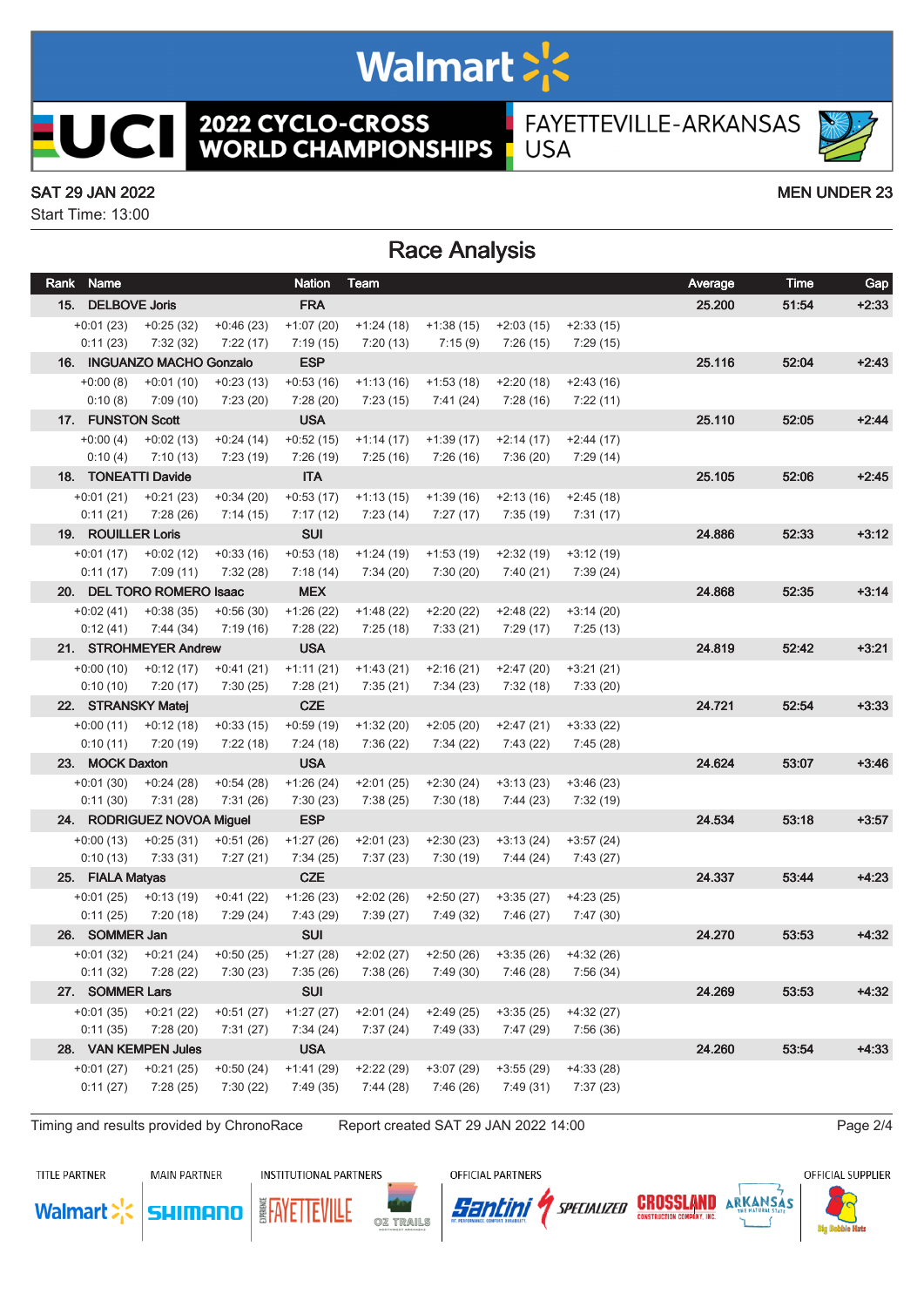# Walmart >'s

**2022 CYCLO-CROSS<br>WORLD CHAMPIONSHIPS** 

FAYETTEVILLE-ARKANSAS **USA** 

#### SAT 29 JAN 2022 MEN UNDER 23

L

ICII

Start Time: 13:00

### Race Analysis

| Rank Name          |                                 |             | <b>Nation</b> | <b>Team</b> |             |             |             | Average | <b>Time</b> | Gap     |
|--------------------|---------------------------------|-------------|---------------|-------------|-------------|-------------|-------------|---------|-------------|---------|
| 29. NOEL Sam       |                                 |             | <b>USA</b>    |             |             |             |             | 24.222  | 54:00       | $+4.39$ |
| $+0:01(29)$        | $+0:24(30)$                     | $+0:56(29)$ | $+1:41(30)$   | $+2:23(30)$ | $+3:07(28)$ | $+3:55(28)$ | $+4:39(29)$ |         |             |         |
| 0:11(29)           | 7:31(30)                        | 7:33(29)    | 7:43(30)      | 7:45(29)    | 7:45(25)    | 7:49(30)    | 7:43(26)    |         |             |         |
| 30. MAARD Filip    |                                 |             | <b>SWE</b>    |             |             |             |             | 24.075  | 54:19       | $+4:58$ |
| $+0:01(33)$        | $+0:38(36)$                     | $+1:20(33)$ | $+1:59(34)$   | $+2:46(32)$ | $+3:34(31)$ | $+4:18(31)$ | $+4:58(30)$ |         |             |         |
| 0:11(33)           | 7:45(36)                        | 7:43(32)    | 7:37(28)      | 7:50(33)    | 7:49(31)    | 7:45 (26)   | 7:39(25)    |         |             |         |
| 31. THOMAS Theo    |                                 |             | <b>FRA</b>    |             |             |             |             | 24.075  | 54:19       | $+4:58$ |
| $+0:00(5)$         | $+0:01(5)$                      | $+0:33(17)$ | $+1:27(25)$   | $+2:12(28)$ | $+3:10(30)$ | $+4:08(30)$ | $+4:58(31)$ |         |             |         |
| 0:10(5)            | 7:09(8)                         | 7:33(30)    | 7:52(37)      | 7:48 (32)   | 7:59 (38)   | 7:59(36)    | 7:49 (32)   |         |             |         |
| 32. DAHL Gustav    |                                 |             | <b>DEN</b>    |             |             |             |             | 24.015  | 54:28       | $+5:07$ |
| $+0:01(34)$        | $+0:38(37)$                     | $+1:21(36)$ | $+1:58(33)$   | $+2:45(31)$ | $+3:34(32)$ | $+4:18(32)$ | $+5:07(32)$ |         |             |         |
| 0:11(34)           | 7:45(37)                        | 7:44(33)    | 7:35(27)      | 7:50(34)    | 7:50(35)    | 7:45(25)    | 7:48(31)    |         |             |         |
| 33. TOEMKE Pascal  |                                 |             | <b>GER</b>    |             |             |             |             | 23.959  | 54:35       | $+5:14$ |
| $+0:01(24)$        | $+0:21(26)$                     | $+1:05(32)$ | $+1:58(32)$   | $+2:46(33)$ | $+3:35(33)$ | $+4:26(33)$ | $+5:14(33)$ |         |             |         |
| 0:11(24)           | 7:28(27)                        | 7:45(34)    | 7:51(36)      | 7:51(35)    | 7:50(34)    | 7:52(33)    | 7:47 (29)   |         |             |         |
| 34. BRISEBOIS Hugo |                                 |             | <b>CAN</b>    |             |             |             |             | 23.837  | 54:52       | $+5:31$ |
| $+0:01(26)$        | $+0:24(29)$                     | $+1:21(35)$ | $+2:10(35)$   | $+2:59(35)$ | $+3:45(35)$ | $+4:33(34)$ | $+5:31(34)$ |         |             |         |
| 0:11(26)           | 7:31(29)                        | 7:58(41)    | 7:47(32)      | 7:52(37)    | 7:47(28)    | 7:49 (32)   | 7:57 (37)   |         |             |         |
| 35. LELIVELD Matt  |                                 |             | <b>CAN</b>    |             |             |             |             | 23.805  | 54:56       | $+5:35$ |
| $+0.02(40)$        | $+0.45(39)$                     | $+1:31(39)$ | $+2:16(38)$   | $+2:59(34)$ | $+3:59(38)$ | $+4:58(37)$ | $+5:35(35)$ |         |             |         |
| 0:12(40)           | 7:51 (39)                       | 7:47(36)    | 7:43(31)      | 7:46(30)    | 8:01(39)    | 8:00(37)    | 7:36(22)    |         |             |         |
|                    | 36. SERVETAS Tommy              |             | <b>USA</b>    |             |             |             |             | 23.764  | 55:02       | $+5:41$ |
| $+0:01(31)$        | $+0:37(33)$                     | $+1:21(34)$ | $+2:11(36)$   | $+2:59(37)$ | $+3:51(36)$ | $+4:49(36)$ | $+5:41(36)$ |         |             |         |
| 0:11(31)           | 7:44(33)                        | 7:45(35)    | 7:48(33)      | 7:51(36)    | 7:53(36)    | 7:59(35)    | 7:51(33)    |         |             |         |
|                    | 37. GARCIA TREJO Carlos Alfonso |             | <b>MEX</b>    |             |             |             |             | 23.701  | 55:11       | $+5:50$ |
| $+0:01(37)$        | $+0:37(34)$                     | $+1:26(37)$ | $+2:16(37)$   | $+3:05(38)$ | $+3:51(37)$ | $+4:47(35)$ | $+5:50(37)$ |         |             |         |
| 0:11(37)           | 7:44(35)                        | 7:50(38)    | 7:48(34)      | 7:52(38)    | 7:47(29)    | 7:57 (34)   | 8:02(38)    |         |             |         |
| 38. RAMSAY Noah    |                                 |             | <b>CAN</b>    |             |             |             |             | 23.538  | 55:34       | $+6:13$ |
| $+0.02(38)$        | $+0:22(27)$                     | $+1:01(31)$ | $+1:58(31)$   | $+2:59(36)$ | $+3:44(34)$ | $+5:15(38)$ | $+6:13(38)$ |         |             |         |
| 0:12(38)           | 7:28(24)                        | 7:40(31)    | 7:55(39)      | 8:04(39)    | 7:46(27)    | 8:32(40)    | 7:57(35)    |         |             |         |
| 39. CLARK Owen     |                                 |             | <b>CAN</b>    |             |             |             |             | 23.220  | 56:19       | $+6:58$ |
| $+0:01(36)$        | $+1:13(41)$                     | $+2:05(41)$ | $+2:59(40)$   | $+3:42(39)$ | $+4:40(39)$ | $+5:45(39)$ | $+6:58(39)$ |         |             |         |
| 0:11(36)           | 8:20(41)                        | 7:53(39)    | 7:52(38)      | 7:46(31)    | 7:59(37)    | 8:06(38)    | 8:12(39)    |         |             |         |
| 40. NOLAN Sean     |                                 |             | <b>IRL</b>    |             |             |             |             | 23.046  | 56:45       | $+7:24$ |
| $+0.02(39)$        | $+0:45(40)$                     | $+1:40(40)$ | $+2:45(39)$   | $+3:47(40)$ | $+4:55(40)$ | $+6:04(40)$ | $+7:24(40)$ |         |             |         |
| 0:12(39)           | 7:51 (40)                       | 7:56(40)    | 8:03(40)      | 8:05(40)    | 8:09(40)    | 8:10(39)    | 8:19(40)    |         |             |         |
| 41. HARVEY Dean    |                                 |             | <b>IRL</b>    |             |             |             |             | 21.718  | $-3$ LAP    |         |
| $+0:01(28)$        | $+0:41(38)$                     | $+1:29(38)$ | $+4:41(41)$   |             |             |             |             |         |             |         |
| 0:11(28)           | 7:48 (38)                       | 7:49(37)    | 10:10 (41)    |             |             |             |             |         |             |         |
|                    |                                 |             |               |             |             |             |             |         |             |         |

| ' Nations<br>=ntries | lad<br>-astes:                             | Race configuration | Distance |
|----------------------|--------------------------------------------|--------------------|----------|
| -15                  | VERSTRYNGE Emiel (BEL), 0:06:57, 26.71km/h | ີ 1km<br>$00m+$    | .80kn    |

Timing and results provided by ChronoRace Report created SAT 29 JAN 2022 14:00

**TITLE PARTNER** 

**Walmart** 

**MAIN PARTNER** 

SHIMANO

**INSTITUTIONAL PARTNERS** 

OFFICIAL PARTNERS

OFFICIAL SUPPLIER